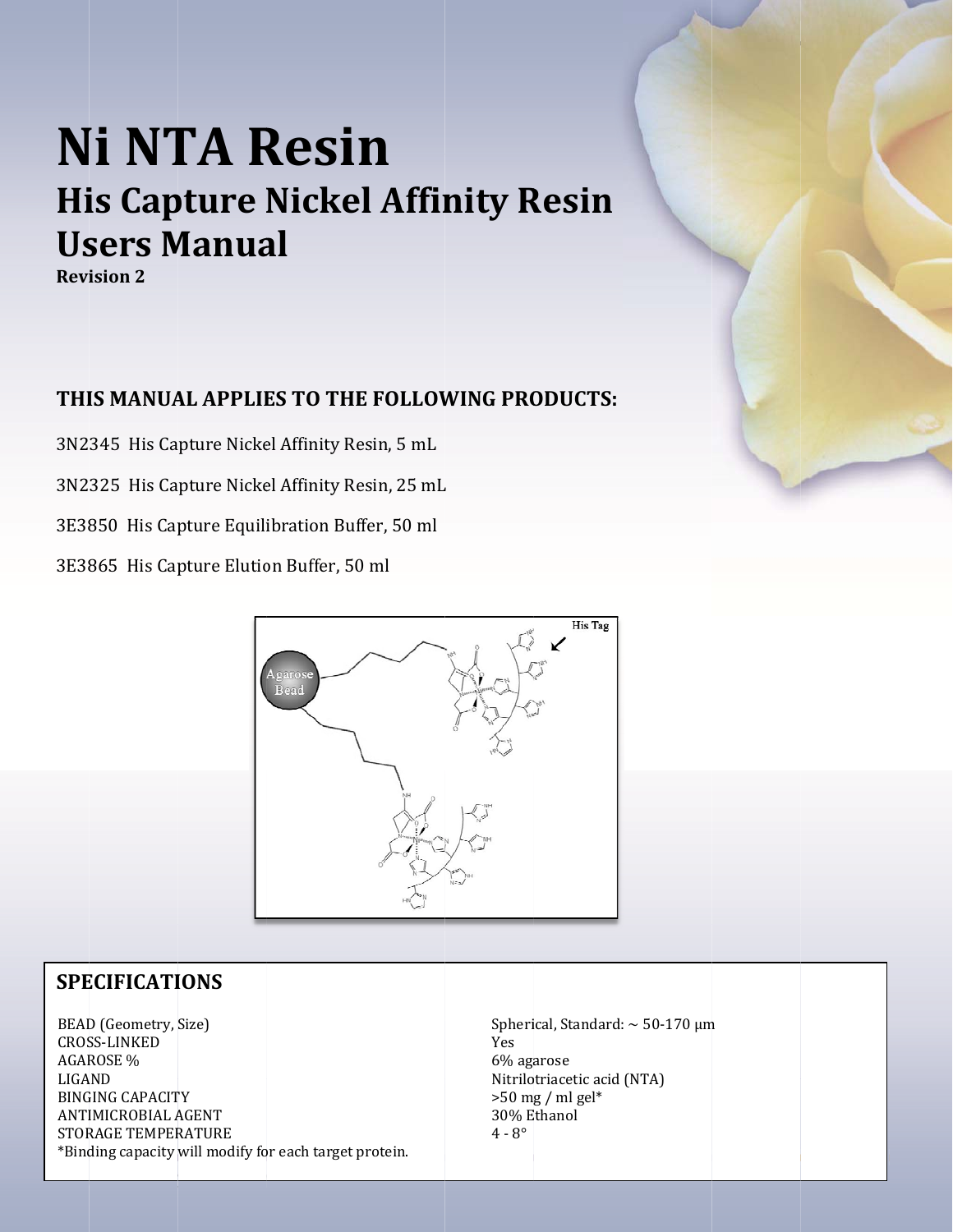# **About the Product**

His Capture Nickel Affinity Resin is used for the purification of Histidine tagged proteins (His-tag). The resin consists of agarose beads with Nickel bound to the surface via chelation to NTA (nitrilotriacetic acid). The His-tag binds strongly to the nickel ions in a coordination complex that is highly selective for histidine oligomers. Once the protein is bound it is washed to free it of contaminating proteins, metabolites, etc. The tagged protein is then eluted from the resin using a high concentration of imidazole which displaces the histidine residues from the Nickel ions.

The binding capacity of this resin is approximately 70 mg of a 30 kDa GFP protein per ml of settled resin. The binding capacity will vary from protein to protein, however, and is also affected by the presence of competing ligands that may be present in the lysate or the buffer. Many commonly used buffer components are known to affect the performance of the resin. Please see the **Ni NTA Resin Buffer Compatibility Chart** below. 

This product is supplied with both equilibration and elution buffers which are also available separately should additional buffer be required. The buffers are proprietary and contain surfactants that stabilize the protein and protect against denaturation while undergoing purification.

The resin can be used under both native and denaturing conditions which are described below.

## **NATIVE CONDITIONS BATCH PURIFICATION**

The resin is a suspension and settles rapidly out of solution so make sure to swirl the container to resuspend *the particles before dispensing.*

For 500 μl of *E. coli* cell lysate, use 50 μl of HIS-Capture Nickel Affinity Resin (Teknova Cat. No: 3N2345 or Cat. No: 3N2325).

- 1. **REMOVING THE STORAGE BUFFER.** Add 50 µl of HIS-Capture Nickel Affinity Resin (Teknova Cat. No: 3N2345 or Cat. No: 3N2325), equal to 100 µl suspension, to a micro centrifuge tube and centrifuge for 1 min at 4000 x g.
- 2. Carefully remove the supernatant and discard.
- 3. Add 500 µl (10x column volume) of Reagent Grade Water and mix well. Centrifuge 1min at 4000 x g and remove the supernatant carefully.
- 4. **EQUILIBRATING THE RESIN**. Add 100 μl of Equilibration Buffer (2x column volume) and mix well. Centrifuge for 1 min at  $4000 \times g$  and remove the supernatant carefully.
- 5. LOADING TO PROTEIN ONTO RESIN. Add 500 µl of clarified lysate and mix for 10 min, rocking or on a nutator.
- 6. Centrifuge the mixture at  $4000 \times g$  for 1 min and remove the supernatant (supernatant can be saved for analysis; at this point the His-protein binds to the resin).
- 7. **WASHING THE SAMPLE.** Wash the resin with 250 µl (5x column volume) equilibration buffer by mixing the buffer with the resin for 5 min rocking and centrifuge 1 min at  $4000 \times g$ . Discard the wash buffer (or save it for analysis).
- 8. Do a second wash with 250 µl (5x column volume) equilibration buffer by mixing the buffer with the resin for 5 min rocking and centrifuge 1 min at  $4000 \times g$ . Discard the wash buffer (or save it for analysis).
- 9. **ELUTING THE PROTEIN.** Elute the target protein with 50 μl (1x column volume) of Elution buffer: add the buffer and mix well. Incubate for 10 min in a nutator or other device to mix slowly. If none is available it is OK to manually agitate the sample every few minutes. Centrifuge 1 min at  $4000 \times g$ .
- 10. Carefully remove the supernatant which contains the protein of interest.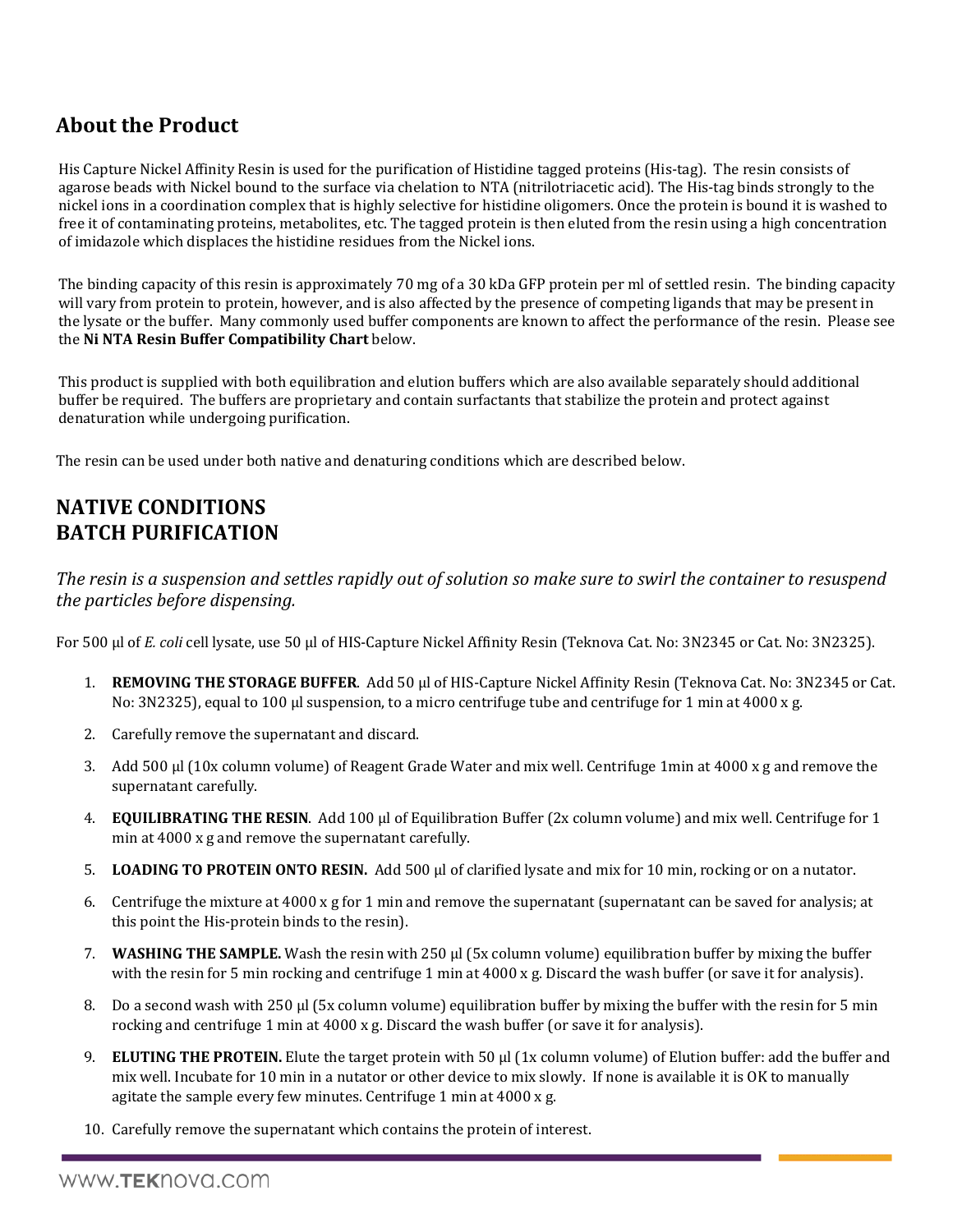11. About half of the protein will come off in the first elution volume so it is generally desirable to repeat steps 9 and 10 two or even three more times and then either pool all of the elution volumes together or run a small sample from each fraction (3-5 µl) on an SDS-PAGE gel and inspect them for purity and concentration

*Note: The Equilibration Buffer contains 10 mM imidazole. To reduce background you can increase the concentration to 20 mM. The Elution buffer contains 250 mM imidazole.*

## **DENATURING CONDITIONS BATCH PURIFICATION**

The protocol for His-tag purification under denaturing conditions is similar to the one for purification under native conditions. The buffers provided in this kit are for native conditions only so you will need to make denaturing buffers **that contain 8 M urea as the denaturant. The recipes are provided below.**

The resin is a suspension and settles rapidly out of solution so be sure to swirl the container to resuspend the *particles before dispensing.*

For 500 μl of *E. coli* cell lysate, use 50 μl of HIS-Capture Nickel Affinity Resin (Teknova Cat. No: 3N2345 or Cat. No: 3N2325).

- 1. **REMOVING THE STORAGE BUFFER**. Add 50 µl of HIS-Capture Nickel Affinity Resin (Teknova Cat. No: 3N2345 or Cat. No: 3N2325), equal to 100 µl suspension, to a microcentrifuge tube and centrifuge for 1 min at 4000 x g.
- 2. Carefully remove the supernatant and discard.
- 3. Add 500 µl (10x column volumn) of Reagent Grade Water and mix well. Centrifuge for 1 min at 4000 x g and remove the supernatant carefully.
- 4. **EQUILIBRATING THE RESIN**. Add 100 μl of Denaturing Equilibration Buffer (2x column volume) and mix well. Centrifuge for 1 min at  $4000 \times g$  and remove the supernatant carefully.
- **5. LOADING TO PROTEIN ONTO RESIN.** Add 500 μl of clarified lysate that has been prepared using a denaturing lysis buffer. An example of a Denaturing Lysis Buffer is shown below.
- 6. Centrifuge the mixture at  $4000 \times g$  for 1 min and remove the supernatant (supernatant can be saved for analysis; at this point the His-protein is bound to the resin).
- 7. **WASHING THE SAMPLE.** Wash the resin with 250 l (5x column volume) Denaturing Equilibration Buffer by mixing the buffer with the resin for 5 min rocking and centrifuge 1 min at  $4000 \times g$ . Discard the wash buffer (or save it for analysis).
- 8. Do a second wash with 250 l (5x column volume) Denaturing Equilibration Buffer by mixing the buffer with the resin for 5 min rocking and centrifuge 1 min at  $4000 \times g$ . Discard the wash buffer (or save it for analysis).
- 9. **ELUTING THE PROTEIN.** Elute the target protein with 50 l (1x column volume) of Denaturing Elution Buffer: add the buffer and mix well. Incubate for 10 min in a nutator or other device to mix slowly. If none is available it is OK to manually agitate the sample every few minutes. Centrifuge for 1 min at 4000 x g.
- 10. Carefully remove the supernatant which contains the protein of interest.
- 11. About half of the protein will come off in the first elution volume so it is generally desirable to repeat steps 9 and 10 two or even three more times and then either pool all of the elution volumes together or run a small amount (10 l) on an SDS-PAGE gel to inspect them for purity and concentration.